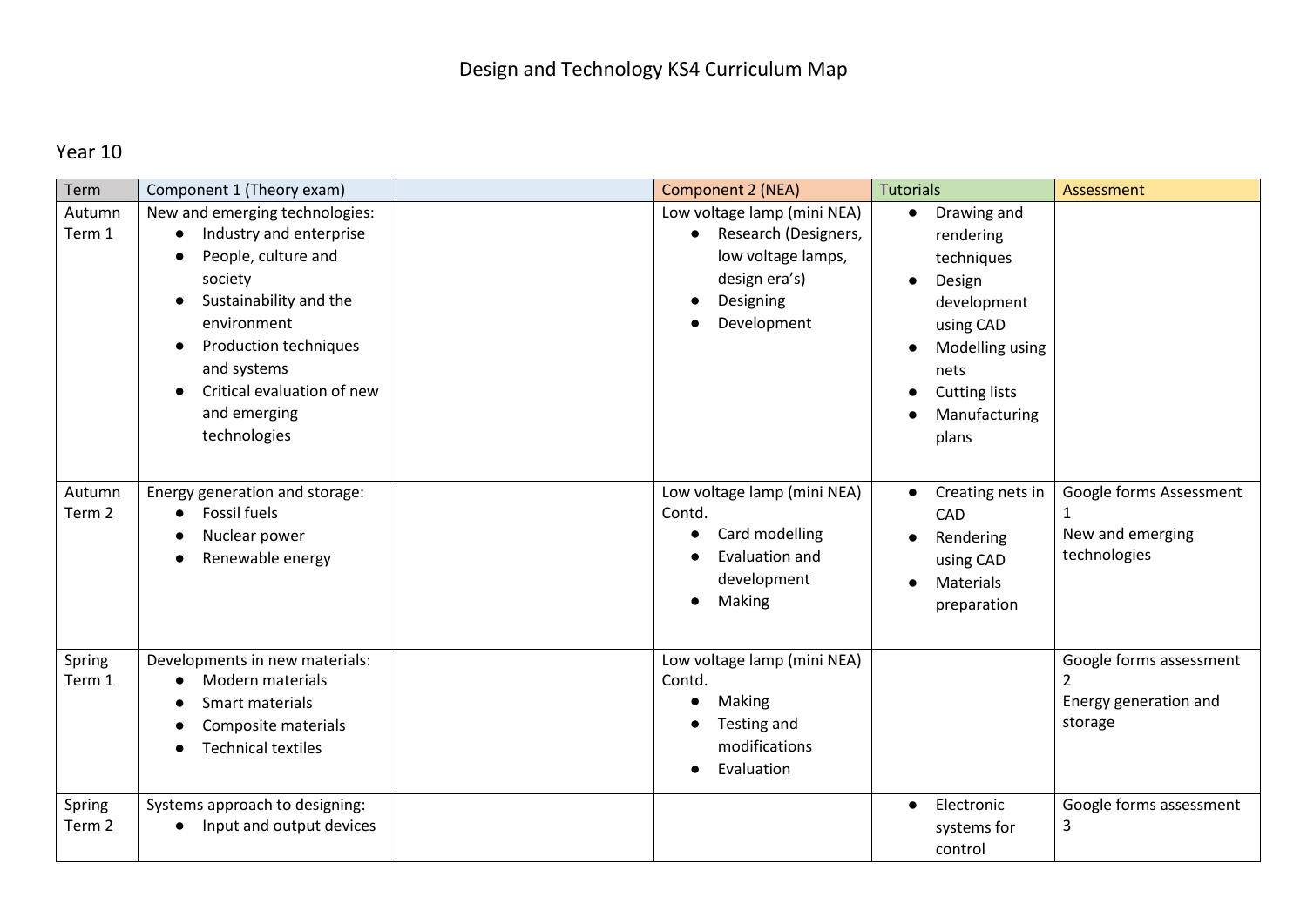| Processes and                                                                                                                                    |                         |                                                                  | Developments in new |
|--------------------------------------------------------------------------------------------------------------------------------------------------|-------------------------|------------------------------------------------------------------|---------------------|
| programming                                                                                                                                      |                         |                                                                  | materials           |
| microcontrollers                                                                                                                                 |                         | Cam profiles<br>$\bullet$                                        |                     |
| <b>Mechanical devices:</b><br>• Types on levers<br>Types of linkages<br>$\bullet$<br>Types of motion<br>$\bullet$<br>Rotary systems<br>$\bullet$ | Mechanical<br>$\bullet$ |                                                                  |                     |
|                                                                                                                                                  |                         | advantage<br>Change of<br>$\bullet$<br>motion<br>Gear and pulley |                     |
|                                                                                                                                                  |                         |                                                                  |                     |
|                                                                                                                                                  |                         |                                                                  |                     |
|                                                                                                                                                  | ratios                  |                                                                  |                     |
|                                                                                                                                                  |                         |                                                                  |                     |

## Year 10 contd.

| Summer<br>Term 1 | Materials and their working<br>properties:<br>Properties of materials<br>Working properties of<br>materials<br>Paper and boards<br>Natural and manufactured<br>timber | Small storage unit (Mini<br>NEA)<br>Research on design<br>$\bullet$<br>movements<br>Designing and<br>$\bullet$<br>development<br>Card modelling<br>$\bullet$ | Practice joints<br>Combining<br>materials<br>Fixings and<br>adhesives                  | Google forms assessment<br>4<br>Systems approach to<br>designing |
|------------------|-----------------------------------------------------------------------------------------------------------------------------------------------------------------------|--------------------------------------------------------------------------------------------------------------------------------------------------------------|----------------------------------------------------------------------------------------|------------------------------------------------------------------|
| Summer<br>Term 2 | Materials and their working<br>properties: contd.<br>Metals and alloys<br>Polymers<br>$\bullet$<br>Natural and synthetic<br>fabrics and fibres                        | Small storage unit (Mini<br>NEA) Contd.<br>Making<br>$\bullet$<br>Testing and<br>$\bullet$<br>modifications<br>Evaluation<br>$\bullet$                       | <b>Finishing</b><br>materials<br>Methods of<br>testing<br>Recording<br>client feedback | Mock exam 1<br>Full 2 hour paper                                 |

## Year 11

| Term             | Component 1 (Theory exam) | <b>Component 2 (NEA)</b> | Tutorials                  | Assessment                    |
|------------------|---------------------------|--------------------------|----------------------------|-------------------------------|
| Autumn           |                           | Final NEA:               | <b>Preparation for NEA</b> | Assessment Through homework's |
| Term $\lrcorner$ |                           |                          | Research methods           |                               |